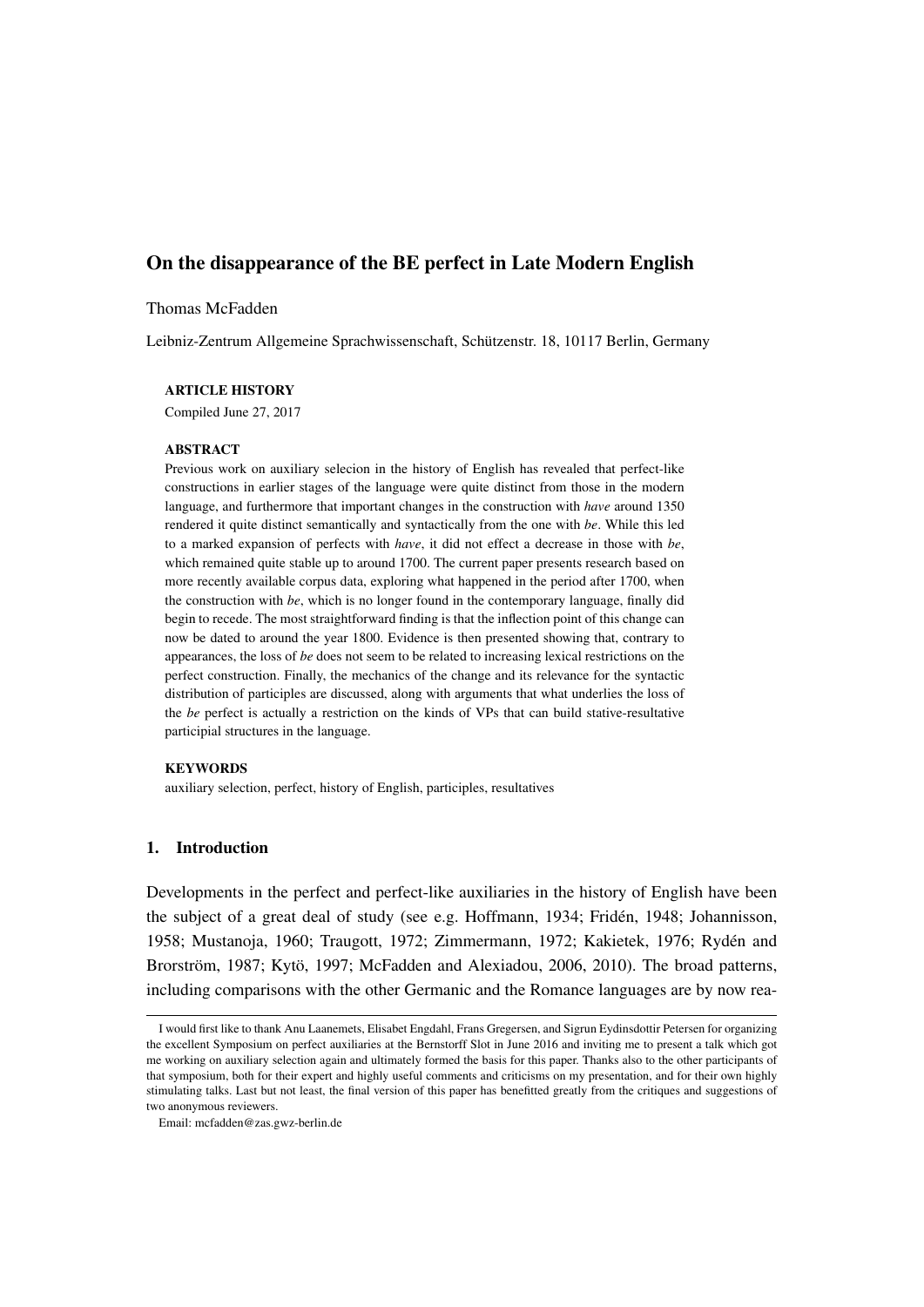sonably well known — up to a point. The current state of the art can be summarized as follows. Early work, using a mixture of traditional methods and various different corpora, attained very good descriptive coverage of the auxiliary patterns. In a project dedicated to the topic, McFadden and Alexiadou (2006, 2010) were able to improve on this — both quantitatively and qualitatively — by using more recent parsed and annotated corpora. However, at the time of that project, the relevant series of corpora — produced by a group of researchers primarily at the University of Pennsylvania and the University of York — only covered the written history of English up to 1710. At that point, the perfect auxiliary system of Present Day English (after ca. 1915, henceforth PDE) was far from being in place. As a result, there were still very important developments to come in the perfect auxiliaries that Alexiadou and McFadden were not able to cover.

Fortunately, that situation has improved in the intervening years. In 2010, the next corpus in the series, the *Penn Parsed Corpus of Modern British English* (Kroch, Santorini, and Diertani, 2010) was released, covering the period from 1707 to 1913. Using that corpus, I have thus begun an investigation of the further development of the perfect auxiliaries and the establishment of the PDE system. This paper presents the first set of results from that investigation, along with some discussion of what those results can potentially tell us about the relevance for the observed changes of the participial structures and about their proper theoretical treatment.

### 2. Background on perfect auxiliaries in the history of English

Unlike the modern language, earlier stages of English had what look like periphrastic perfects with auxiliary *be*, in addition to those with *have*, as the Middle English (1150 to 1500, henceforth ME) examples in  $(1)$  show:<sup>2</sup>

- (1) a. as when they three were fallen asleep... ha þreo weren ifolen onslepe. . . 'When the three of them had fallen asleep. . . ' (AncRl,II.272.440) b. ... huanne hi **heb** wel yuozte
	- ... when he has wel fought
		- '. . . when he has fought well' (Ayenb,252.2315)

The origins of these periphrastic constructions predate the earliest records of the language, but they are reasonably clear. Both the version with *have* and the one with *be* apparently go back to simple stative-resultative constructions, which were built on the regular stative-resultative meaning of the past participle. In the case of *have*, the participle was of a transitive verb, the target state holding of the object, while with *be* the participle was of an (unaccusative) intransitive, the state holding of the subject. As we might expect for grammaticalization sources, they presumably involved the regular functions of *be* as a copula and *have* as a possessive, as illustrated using PDE forms in  $(2)$  and  $(3)$ , respectively (note that  $(2)$  is not actually possible as it stands in PDE, hence the (\*)).

<sup>&</sup>lt;sup>2</sup>Middle English examples are taken from Kroch and Taylor (1999), Old English examples from Taylor et al. (2003). Information about the source is given following the format described in McFadden and Alexiadou (2010).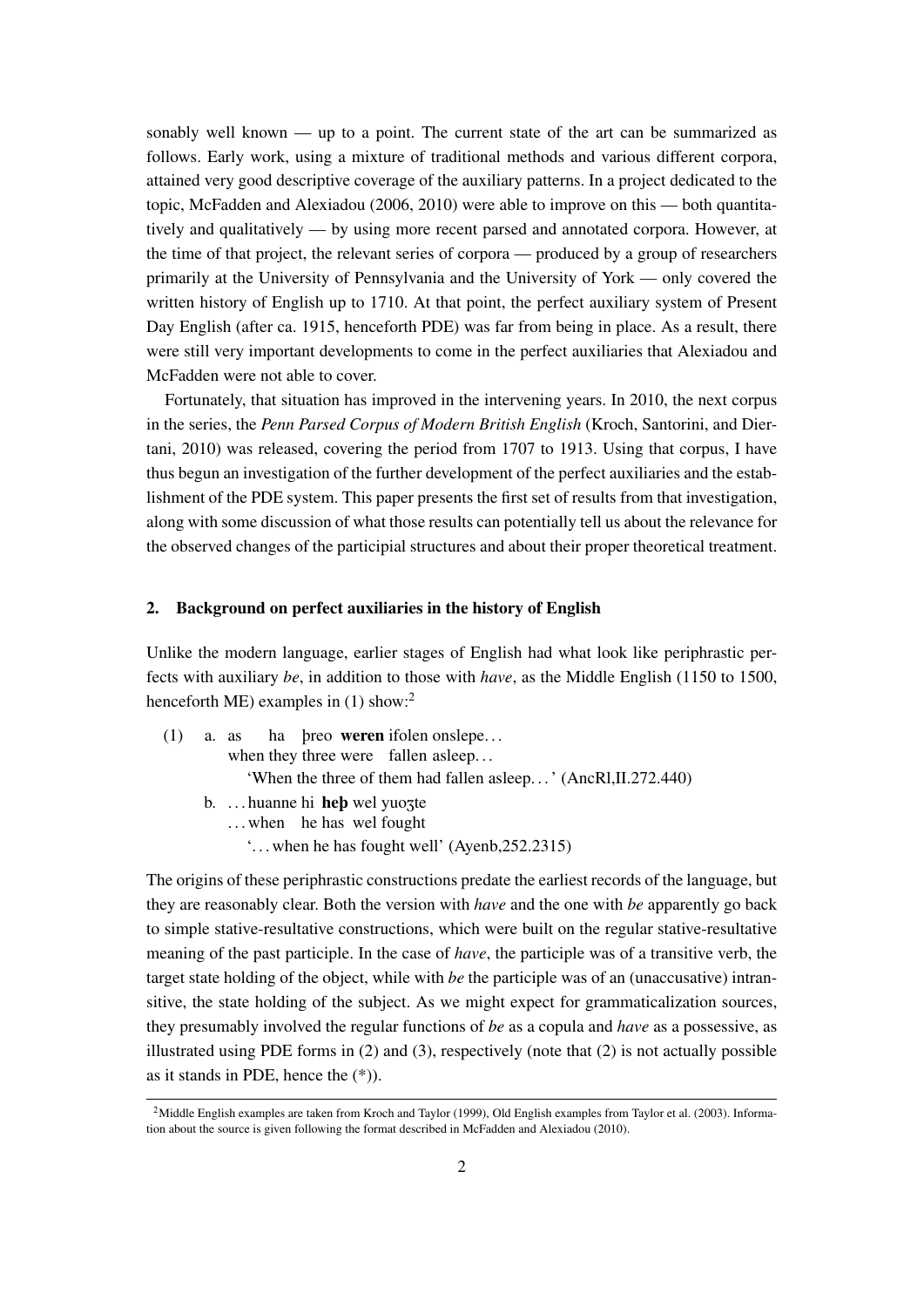(2) (\*) My bags are arrived.

'My bags are in a state of having arrived.'

(3) I have my bags packed.

'I have my bags in a state of having been packed.'

In the course of Old English (to 1150, henceforth OE) and early ME, both constructions seem to have developed more or less in parallel. They were not yet perfects, and their frequency was quite low, as befits their rather particular semantics. Indeed, there are several examples of simple past forms in OE and early ME where in PDE a perfect would be expected or even required (see Mitchell, 1985, vol. I, p. 247-252 for a collection of examples with discussion). In (4) for example, it is clear from the context that the 'gaining' is crucially anterior to the 'bringing' event, and thus in PDE we would expect a pluperfect in the relative clause, but the OE original manages with a simple past:

(4) buton þæt hi on heofena heanessum gebrohton eal þæt hi on eorþan outside that they on heaven's highnesses brought all that they on earth begeaton þurh gained through God's help Godes fultum. (BlHom 53.25) '. . . unless they brought to heaven all that they had gained through God's help.'

During the ME period, more specifically around the year 1350, a clear change occurs in the periphrasis with *have*. There is a sudden jump in its frequency, as a result of which it quickly becomes considerably more common than the version with *be*. Crucially, *have* starts showing up for the first time in periphrasis with prototypical unaccusative verbs like *come* that had previously appeared only with *be*. (5) is a clear example of this type:

(5) he was zit in that place, where Martha *hadde comun* azens hym. 'he was still in the place where Martha had come upon him.' (NTWyc,XI,20.1102)

During the ensuing period, we find what looks like variation between *have* and *be* in examples such as these, and there is a long tradition of careful empirical work that has uncovered a series of conditions on this variation (see in particular Fridén, 1948; Johannisson, 1958; Rydén and Brorström, 1987; Kytö, 1997; McFadden and Alexiadou, 2006). In essence, what this research has identified is a series of factors in the presence of which *have* was, to greater and lesser degrees, preferred over *be* at this time. These factors include past counterfactual modality, iterative, durative and atelic semantics, as well as contexts with telic eventualities, where the target state has been undone, so that it no longer holds at the reference time. The early work in this tradition is of a remarkably high quality, and succeeded in identifying most of the relevant factors that influenced the appearance of *have*. Nonetheless, that work left a number of questions open, in particular why it is precisely this set of factors that favored *have* and not some slightly different collection, i.e. what defining characteristic they all have in common and how it interacts with the periphrastic constructions.

This is where McFadden and Alexiadou (2006, 2010) made their contribution, as their access to better and more richly annotated corpus data and more recent work on perfect semantics allowed them to identify some new patterns and connections. First, a series of additional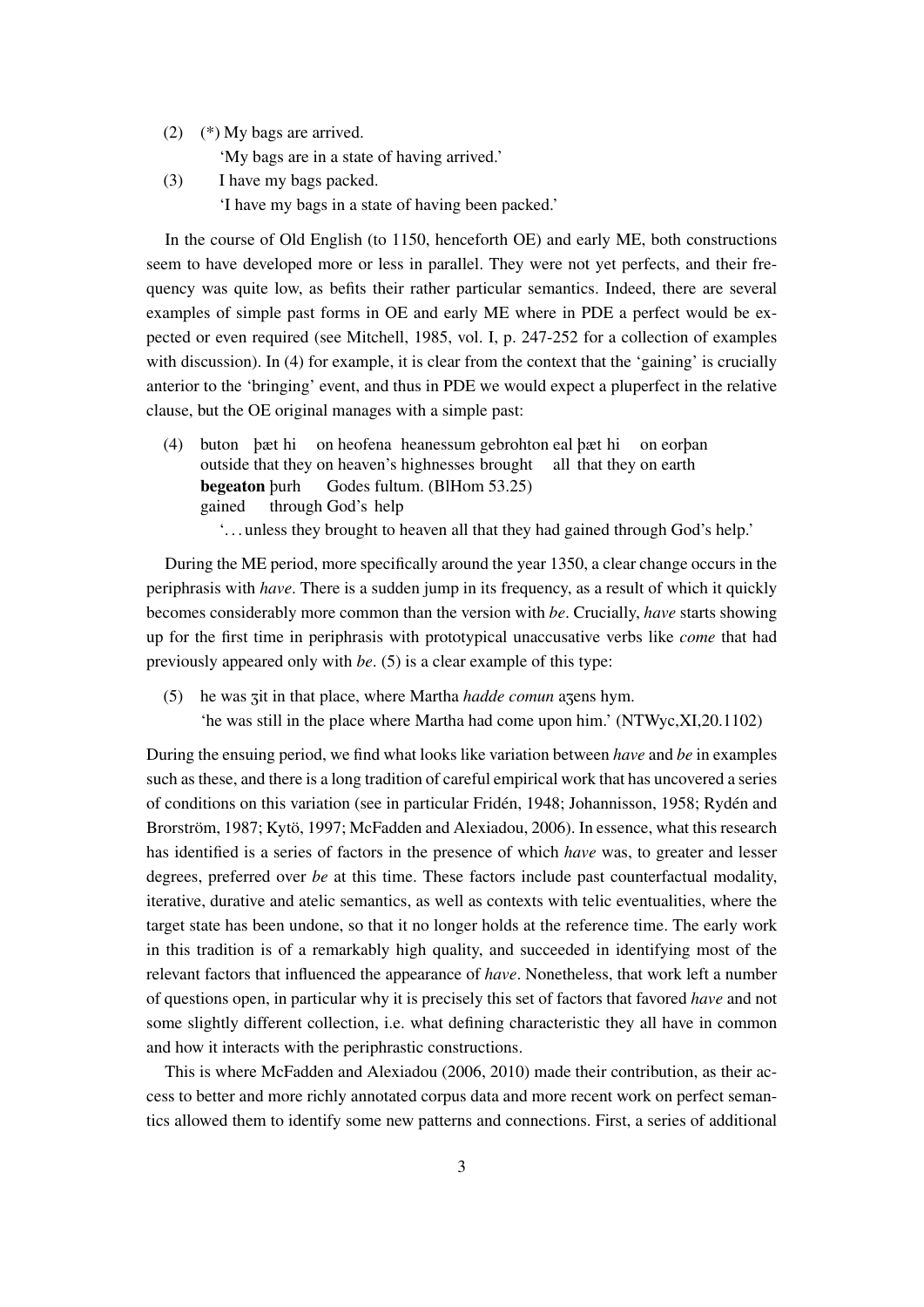factors that had previously been noted (e.g. pluperfects, infinitives and negation) do not actually favor *have*, but only appear to because they tend to co-occur with other factors that really *do*. <sup>3</sup> Second, once we concentrate on the real factors favoring *have*, it turns out that they can all be understood as disfavoring a certain type of perfect interpretation. To set up the claim, we need to first quickly consider in informal terms two of the interpretations that have been recognized for perfects cross-linguistically (see Iatridou, Anagnostopoulou, and Pancheva, 2003, for useful background discussion on these and other readings of the perfect). The first is what is often called the EXPERIENTIAL PERFECT, which describes an eventuality as having occurred at some point anterior to the reference time. For example (6) describes a series of three glass-losing events, combined together as a complex eventuality that took place during a one-month period preceding the reference time:

(6) I had lost my glasses three times in the previous month, so I put them on a chain around my neck.

The second interpretation is known as the PERFECT OF RESULT, which describes a state holding at the reference time, which is in turn the result of the eventuality described by the main predicate. Consider as an example (7), where the relevant state is my not having my glasses at the reference time, as a result of my having lost them at some point prior:

(7) I had lost my glasses, so I couldn't see very well.

Note crucially that many sentences with a perfect are potentially ambiguous between these two readings (and sometimes also one of the other types of perfect interpretation not discussed here, again see Iatridou, Anagnostopoulou, and Pancheva, 2003). Thus, under the right circumstances, (7) can be interpreted as an experiential perfect, i.e. as describing the eventuality of me losing my glasses, which is anterior to the reference time. Often, however, the surrounding context can favor or even force one reading over the other. Thus it is extremely difficult to interpret (6) as a perfect of result, because it is hard to imagine a unified target state resulting from the three events of losing my glasses. In order to lose my glasses a second and third time, I have to find them in the meantime, meaning that the target state of having lost them the first (and second) time no longer holds. This is why iteratives tend to strongly favor an experiential reading. What McFadden and Alexiadou (2010) claim, then, is that the variation between *have* and *be* after 1350 shows evidence that the two constructions differed in terms of what perfect readings they allowed. While the *have* perfect seems to have been compatible with both experiential perfect and perfect of result readings, the *be* perfect was restricted to resultatives. The factors favoring *have* turn out to all be factors that favor experiential perfect readings and disfavor resultative ones, explaining not just why they pattern together, but why they favor *have*.

To account for the developments observed in the perfect auxiliaries, McFadden and Alexiadou (2010) then propose the following. Initially, both constructions were restricted to a

<sup>&</sup>lt;sup>3</sup>Much of this amounts to what they termed the 'counterfactual effect'. The past counterfactual turns out to be an extremely strong factor disfavoring *have*, and pluperfects and negation turn out to be highly associated with past counterfactuals. Once this is controlled for, their weaker apparent effects on *have* disappear.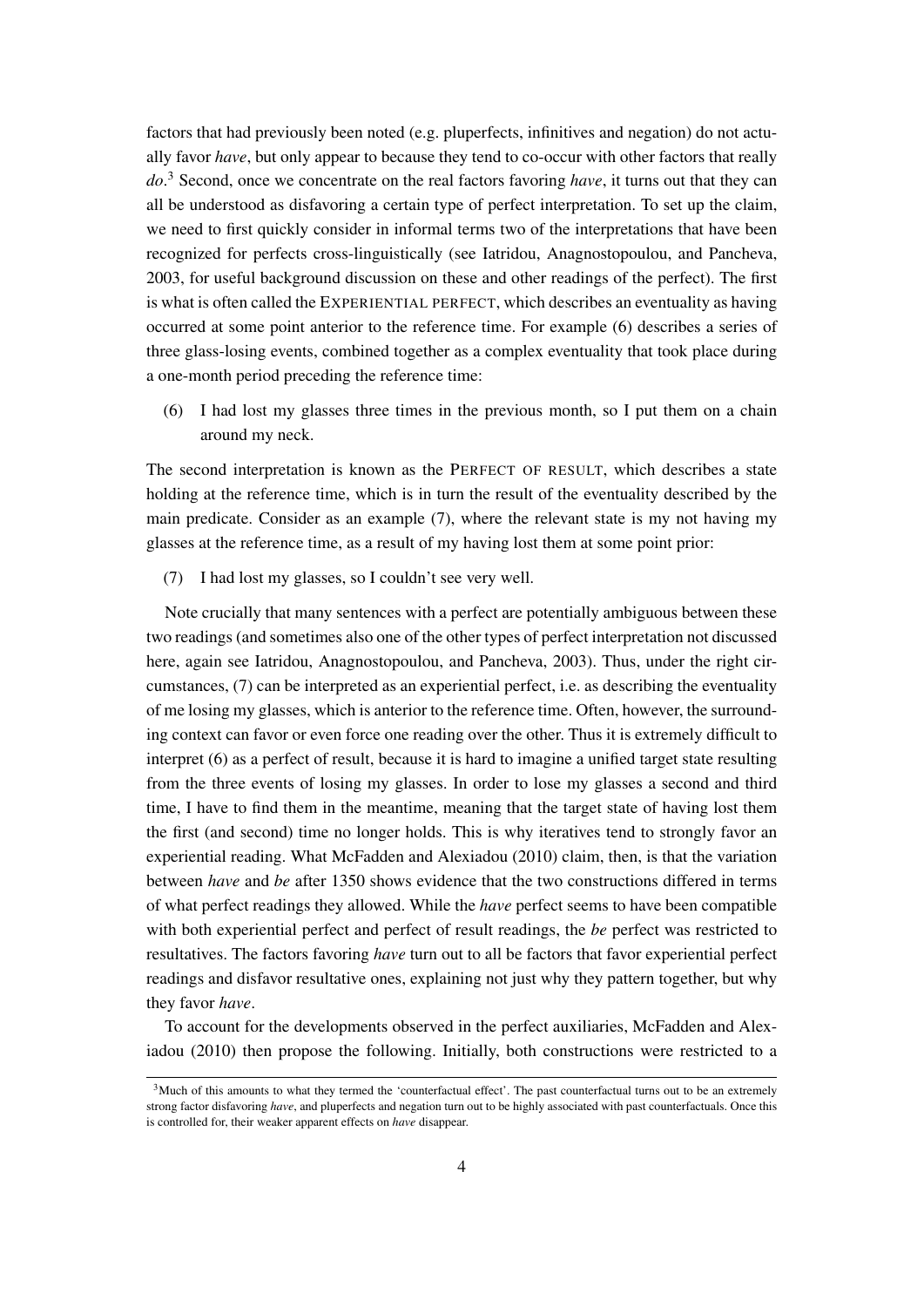perfect-of-result interpretation, as befits their pre-grammaticalization origins. This meant they could only appear with telic predicates including a target state in their interpretation, and they split them up between themselves according to transitivitity. *Have* appeared with resultative transitives, and *be* appeared with resultative intransitives, which amounts roughly to the unaccusatives.<sup>4</sup> Neither construction appeared with statives or activities, including most prototypical unergative predicates, but also many transitives. Around 1350, the construction with *have* expanded to be used as an experiential perfect, while the one with *be* remained purely resultative. This explains the expansion of *have*, including to verbs that previously only used *be* (and to ones that hadn't previously appeared in these periphrastic constructions at all), and also why *be* did not really decline in absolute terms at this time.<sup>5</sup> The *have* experiential perfect was advancing at the expense of the simple past (i.e. in contexts like (4) above), not the *be* construction. It also captures the distribution of the two auxiliaries with the predicates that alternate in the later period: *have* is favored over *be* in contexts that favor an experiential interpretation over a resultative one.

Note that the constellation after the innovation of the experiential perfect around 1350 was still rather different from what we find in PDE. While this yielded a full-fledged, fairly modern looking (i.e. experiential) *have* perfect, a restricted perfect of result with *be* continued to exist alongside it. The question we must ask then is how things developed in the centuries after 1350. In fact, it seems that this state of affairs remained fairly stable up to the end of the Early Modern English (1500 to 1710, henceforth EModE) period covered by McFadden and Alexiadou (2010). This means that periphrases with *be* were just as common at the end of the 17th century as they had been in late ME, and there is no evidence at that point for *have* taking over. In other words, in the period for which McFadden and Alexiadou (2010) had data, the *be* perfect was not yet actually being lost! The *have* perfect had expanded its use and become far more common, but not by replacing *be*. Given that we know that the *be* perfect is gone in PDE, even in its restricted perfect-of-result use, something important must have changed since 1700. Specifically, something has happened which prevents *be* from combining with (non-passive) participles in their stative-resultative use. Whatever this was, it threw out of balance a system that had been stable since the innovation of the experiential perfect with *have* around 1350. The remainder of this paper will make some first strides, both empirical and theoretical, toward investigating what that change was.

# 3. Late Modern English basics

The first step is to gather data on when, how and in what contexts the *be* perfect was finally lost in Late Modern English (1710 to ca. 1915, henceforth LModE). Such an investigation

<sup>&</sup>lt;sup>4</sup>I say 'roughly' here because the definition of unaccusativity is famously complex, and what is relevant here is really just a subset of the relevant factors. Determining whether a predicate will count as unaccusative typically requires reference to both agentivity and notions of inner aspect like telicity, with different phenomena in different languages being sensitive to these points in different measures. For the earlier English *be* perfect, it is only really resultativity that matters, with agentivitiy only indirectly relevant to the extent that transitive resultatives always take *have*.

<sup>5</sup>See McFadden and Alexiadou (2010) for data showing that, while the frequency of the *have* perfect was undergoing an explosion, that of the *be* perfect, though much lower, remained remarkably stable.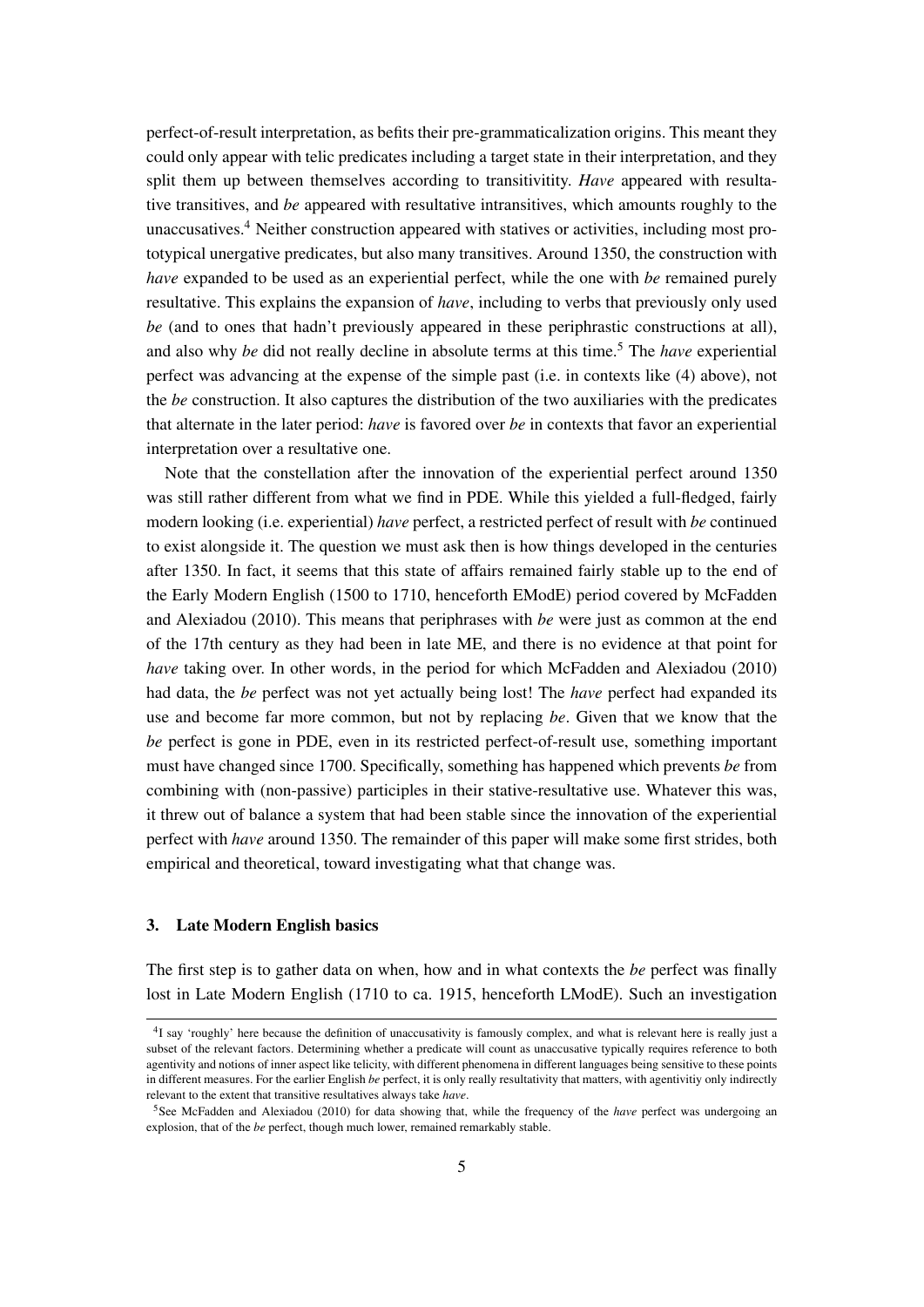is made possible by the availability of the *Penn Parsed Corpus of Modern British English* (Kroch, Santorini, and Diertani, 2010).<sup>6</sup> Searching the corpus allows us to actually see exactly when the frequency of *be* started to drop and whether it was then replaced by the *have* perfect or something else. We can also see whether any specific contexts played an identifiable role, as they did in the first expansion of *have* into experiential contexts, or whether *be* simply became less frequent across the board.

Table 1 gives an overview of the frequency of intransitive perfects with *be* and *have* from 1150 to 1913.<sup>7</sup> The data up to 1710 are from McFadden and Alexiadou (2010), while the rest are new here.<sup>8</sup> The numbers for 1707-1758 and 1758-1810 suggest clear continuity with what

| Period    | be-prf | % of clauses | have-prf | % of clauses |
|-----------|--------|--------------|----------|--------------|
| 1150-1250 | 152    | .35          | 146      | .33          |
| 1250-1350 | 29     | .13          | 116      | .51          |
| 1350-1420 | 223    | .30          | 573      | .77          |
| 1420-1500 | 145    | .36          | 420      | 1.06         |
| 1500-1569 | 295    | .37          | 777      | 0.97         |
| 1570-1639 | 421    | .45          | 1235     | 1.31         |
| 1640-1710 | 276    | .35          | 940      | 1.18         |
| 1707-1758 | 122    | .33          | 358      | 0.96         |
| 1758-1810 | 144    | .39          | 418      | 1.13         |
| 1810-1861 | 40     | .11          | 357      | 1.00         |
| 1861-1913 | 52     | .20          | 502      | 1.85         |

Table 1. Frequency of *have* and *be* in intransitive perfects

came before. The *be* perfect still occurs in roughly one quarter of all intransitive perfects, i.e. the *have* perfect is about three times as frequent. Furthermore, the frequencies of both relative to the total number of clauses is remarkably similar to what McFadden and Alexiadou (2010) report for the preceding periods. In particular, roughly .35% of all clauses are *be* perfects and roughly 1.1% are intransitive *have* perfects.

To give a flavor for this period, we will look at some examples of perfects with *be*. Not surprisingly, considering that it was the most common verb with *be* perfects in all earlier periods, there are a large number of straightforward examples involving *come*, as in (8):<sup>9</sup>

<sup>6</sup>An expanded 2nd edition of the the corpus has recently been published (Kroch, Santorini, and Diertani, 2016). It unfortunately became available to me too late to be taken into account here, but it will serve as the basis for my continuing work on the topic. Initial searches on the new corpus re-confirm the broad strokes reported here, though it is to be hoped that the larger sample sizes will reveal new insights into points of detail that remain sketchy in the 1st edition, e.g. in the behavior of individual lexical verbs.

<sup>7</sup>The restriction to intransitives is made because transitive perfect clauses universally have auxiliary *have* throughout the history of English, and so they are of no interest when we are concerned with frequency of *be*. The exclusion is implemented on a perclause basis in a fairly simplistic but robust way, by setting aside any clause with a direct object. Making the decision based e.g. on the identity of the lexical verb would have been considerably more complicated and prone to errors like inadvertently excluding examples of interest.

<sup>&</sup>lt;sup>8</sup>The columns labeled '% of clauses' supplement the absolute frequencies (which may tell us more about the size of the corpus for a particular period than about the perfect) with more useful relative frequencies. They are caculated by dividing the absolute numbers by the number of total clauses in the corpus for the relevant period. So the number in the far bottom right of the table can be interpreted to mean that 1.85% of all of the clauses in the period 1861-1913 in the corpus are intransitive perfects with *have*.

<sup>9</sup>LModE examples are taken from Kroch, Santorini, and Diertani (2010), with source information rendered exactly as it is given in the ID string for the clause in the corpus. Note that, in this corpus, the ID string includes the year of composition, with an X in the last digit indicating uncertainty within a decade. So while (8a) was written in the year 1740, (8d) was written sometime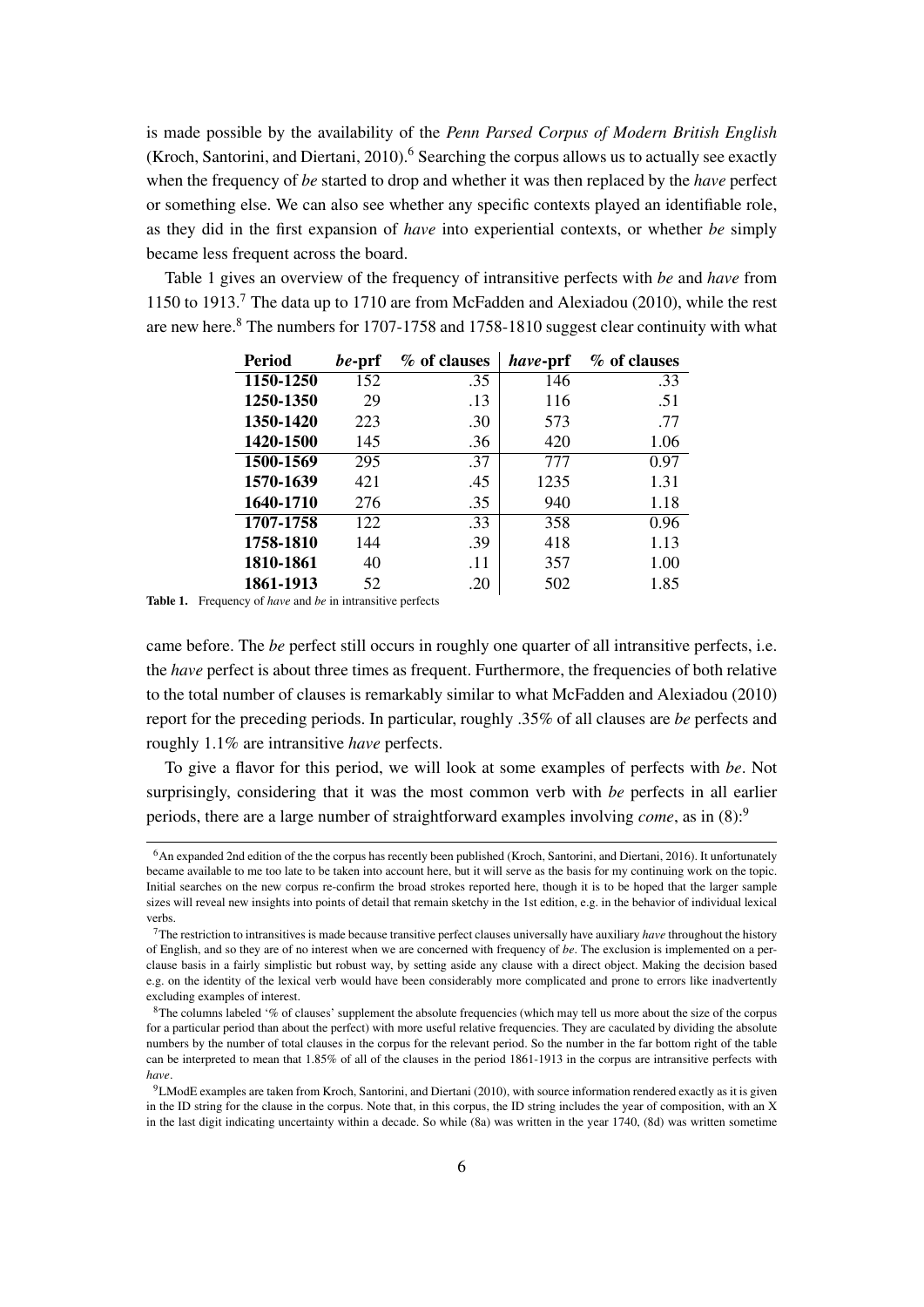- (8) a. I am now come to that Crisis of my Life, when Fortune seem'd to be at a Loss what she should do with me. (CIBBER-1740,34.16)
	- b. When they were come they demanded entrance, which was granted them, (RYDER-1716,175.425)
	- c. By this time a vast mob of sailors and others were come from Liverpool (RYDER-1716,175.429)
	- d. My trunk is come already; (AUSTEN-180X,190.689)

Crucially though, the construction was still fully productive at this time, showing up in the corpus with a wide array of verbs (or rather verb phrases) having the right semantics, i.e. ones yielding nice target states, holding of the subject. Consider the examples in (9):

- (9) a. but the Men were all fled (COOKE-1712,1,434.222)
	- b. but the Memory of them is perished. (DODDRIDGE-1747,15.120)
	- c. for if 'tis so far in May, that the wild Mustard among the Corn is flowered, one good Day's Work upon it will afford eight Days Provision; (MAXWELL-1747,30.360)
	- d. The Adventure is sailed for Charlotte Sound. (COOK-1776,35.729)
	- e. and behold there was in its Mouth an Olive-leaf torn off; whereby he knew that the Water was abated from the Earth. (PURVER-OLD-1764,8,1G.205)

After the first two periods of LModE, however, the frequency of *be* seems to crash. In 1810-1861 and 1861-1913, we get .11% and .2% *be* perfects respectively. Intransitive *have* perfects remain fairly stable (though there is a bit of an increase in  $1861-1913$  to  $1.85\%$ ).<sup>10</sup> This represents a clear break with what came before: for the first time, *be* really seems to be in decline. During these periods we also first start to see non-trivial numbers of examples like those in (10). These involve verbs like *come*, in what look like perfects of result, but crucially showing up with *have*:

(10) a. Porridge has just come in. (CARLYLE-1835,2,297.618) b. and now I have come in to have my tea. (WILDE-1895,50.298)

The two examples here include the adverbials *just* and *now*, which serve to foreground the target state of the coming event, and make it clear that it still holds at the reference time, which makes a perfect of result reading extremely likely. Indeed, compare (10a) with (11), which looks entirely parallel, but is 30 years older and has *be* rather than *have*:

(11) John is just come from Ramsgate, (AUSTEN-180X,166.133)

We have strong evidence then that the *be* perfect finally started to actually disappear and be replaced by the *have* perfect around 1800. This is clear progress in our understanding of the development of the *be* perfect, but of course it leads us to further questions. First of all,

between 1800 and 1809.

<sup>&</sup>lt;sup>10</sup>A more detailed analysis of the data is planned, to determine whether that uptick is important, and whether it is connected to the apparent uptick in the *be* perfect in that period as well.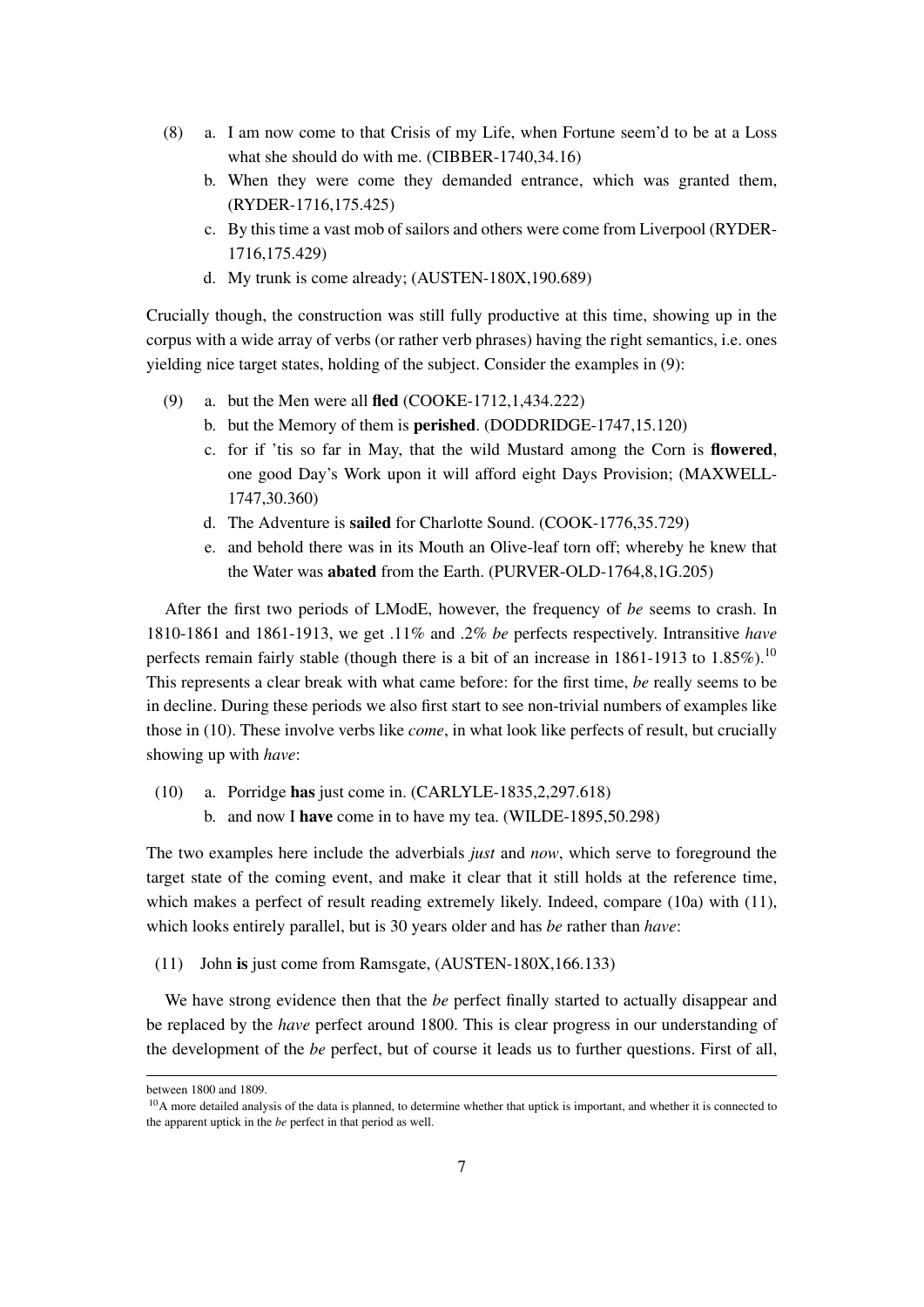what actually happened to make this construction, which had been infrequent but stable for centuries, finally disappear? Second, are there any discernible patterns in the data over the period when *be* is in decline, i.e. does it disappear first or hold on longest in one particular kind of context? In the remainder of this paper I will explore two initial lines of inquiry as to what might have happened, seeing what the corpus can tell us in order to direct a more in-depth, follow-up investigation.<sup>11</sup>

# 4. Lexical restrictions

One possibility to consider is that an increasing restriction to a small number of lexical verbs played some role in the change. The *be* perfect always seems to have had a particularly strong association with the verb *come*, and at least impressionistically, *be* perfects in the language of e.g. Jane Austen seem to occur overwhelmingly with just *come* and *go*. Indeed, we know that at some point, lexical restrictions clearly kicked in, such that in PDE, the only constructions that still resemble the *be* perfect are adjectival uses of a small number of participles, especially *gone* in examples like (12):<sup>12</sup>

(12) When I arrived, Jane was already gone.

Furthermore, it has often been argued in work on language change that grammatical features in the process of being lost from a language tend to hold on longest with highly frequent lexical items (Bybee, 2010).

So let us test the relevance of potential lexical restrictions by considering some numbers from the corpus. First, we can ask how many of the *be* perfects in a given period involve *come* or *go*, versus some other lexical verb. The results are given in table 2. It might be possible to

| period                                                   | come | $(\%)$ | g <sub>0</sub> | $(\%)$ | <i>other</i> | $(\%)$ |
|----------------------------------------------------------|------|--------|----------------|--------|--------------|--------|
| 1570-1639                                                | 195  | (47.9) | 83             | (20.4) | 129          | (31.7) |
| 1640-1710                                                | 68   | (26.0) | 74             | (28.2) | 120          | (45.8) |
| 1707-1758                                                | 18   | (14.8) | 40             | (32.8) | 64           | (52.5) |
| 1758-1810                                                | 56   | (38.9) | 39             | (27.1) | 49           | (34.0) |
| 1810-1861                                                | 9    | (22.5) | 13             | (32.5) | 18           | (45.0) |
| 1861-1913                                                | 22   | (41.5) | 16             | (30.2) | 15           | (28.3) |
| <b>Table 2.</b> Lexical verbs with the <i>be</i> perfect |      |        |                |        |              |        |

 $11$ An anonymous reviewer suggests that an additional possibility to consider for further research on what triggered the loss of *be* might be influence from the prescriptive grammars and the other works on language. These were after all published in great numbers and enjoyed great popularity in the Late Modern period. Indeed, prescriptivist pressures have been argued to have played a role in shaping certain changes in progress during this period (see e.g. Smith, 2007, on the development of the progressive).

<sup>&</sup>lt;sup>12</sup>Note that this is not, as is sometimes claimed, a lexically restricted but full-fledged holdover of the older construction. In this present-day usage, forms like *gone* are pure statives, not resultatives, and *be gone* is clearly not a perfect of result. Thus unlike in the language of the 19th century and before, the event that has presumably led to someone or something being *gone* is not accessible for modification in terms of manner or goal:

i. \* They are gone by car.

ii. \* They are gone to London.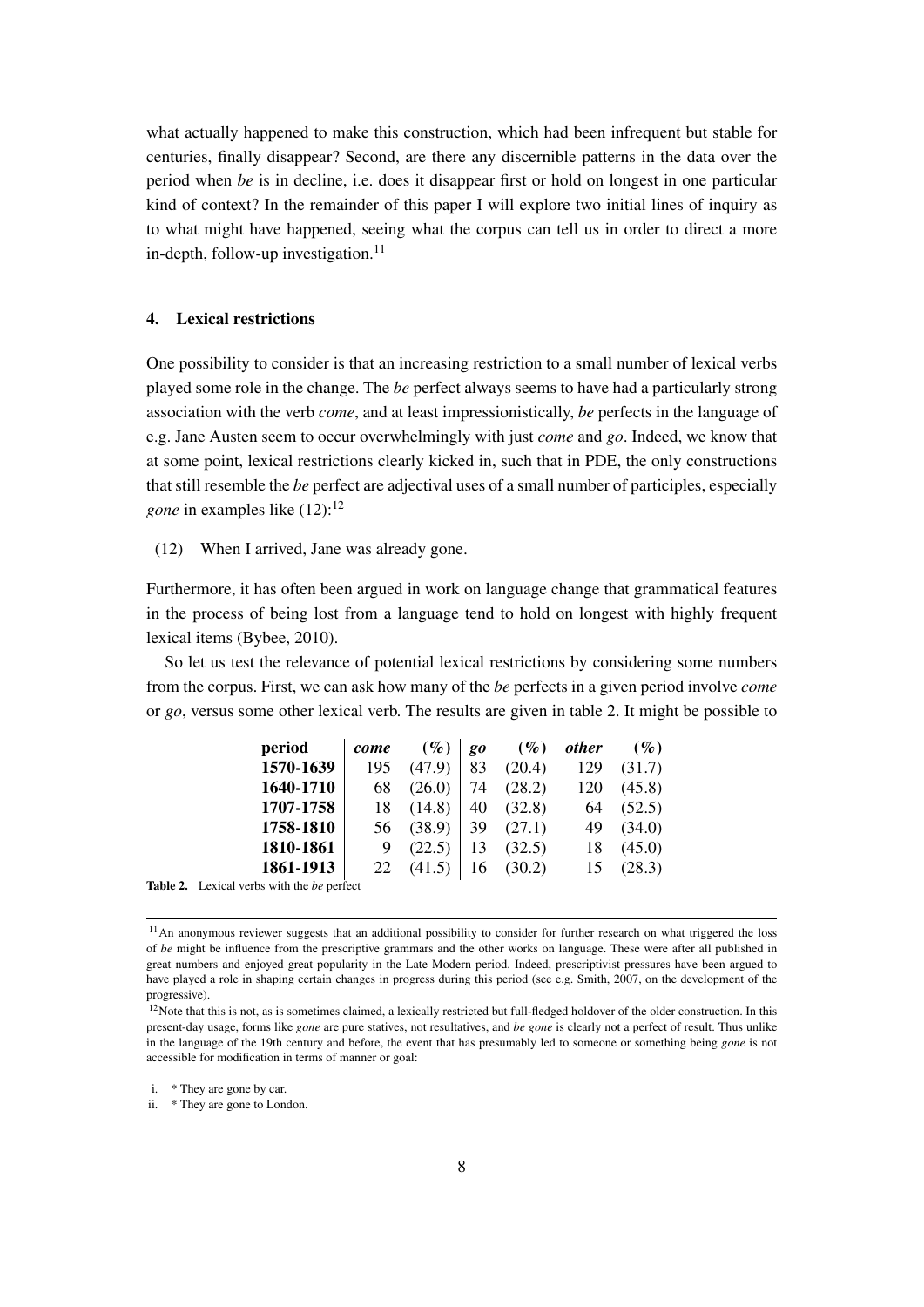discern a dip in the frequency of 'other verbs' in the very last period of LModE, but if anything it is very slight and not any larger than fluctuations in both directions in earlier periods. Here are some examples from the last two periods of *be* perfects with some of these 'other verbs':

- (13) And how is it vanished? (WHEWELL-1837,27.267)
- (14) I understand Sir George Seymour and his nephew, Captain Cleveland, are arrived; (COLLIER-1835,12.308)
- (15) The disciples therefore said unto him, Lord, if he is fallen asleep, he will recover. (ERV-NEW-1881,11,1J.969)

In other words, the differences between periods that we have here are essentially indistinguishable noise, with no consistent direction of development. This does not at first seem to suggest any special role for particular lexical verbs.

Before giving up on this possibility, though, we can try a somewhat different tack. Instead of considering how many of the *be* perfects in a given period involve a particular verb, we can ask how many distinct main verbs form at least one *be* perfect in a given period. This can be thought of as a rough measure of the lexical diversity of the construction. Of course, the diversity of lexical verbs attested in a given construction will also be strongly dependent on the size of the corpus — the more sentences we have, the more likely we are to come across a relatively infrequent verb. Table 3 thus reports the raw number of lexical verbs appearing with the *be* perfect in each period, as well as a statistic meant to correct (in an admittedly simplistic way) for differences in the corpus size in the different periods. This is simply the raw number divided by the total number of clauses in the corpus for the period, multiplied by 10,000. In other words, it gives the number of unique lexical verbs with *be* per 10,000 clauses. What

| period    | verbs | per 10,000 clauses |
|-----------|-------|--------------------|
| 1500-1569 | 27    | 3.4                |
| 1570-1639 | 42    | 4.5                |
| 1640-1710 | 28    | 3.5                |
| 1707-1758 | 23    | 6.2                |
| 1758-1810 | 24    | 6.5                |
| 1810-1861 | 11    | 3.1                |
| 1861-1913 | 13    | 4.8                |

Table 3. Unique lexical verbs with the *it* perfect

we see at first glance is a marked drop in the last two periods in the raw numbers, but this is relativized once we take into account how much data we have for each period in the third column. There we still see a clear drop between the 18th and 19th centuries, but the larger context shows that this is not a fall to uniquely low levels of lexical diversity characteristic of the death of a construction. Rather, the levels of the 19th century are quite comparable to those of the 16th and 17th, meaning that the outlier here is the 18th century, with its apparent burst of lexical creativity with the *be* perfect.

In summary then, we do not find any clear evidence that an increase in restrictions to a small number of lexical verbs played a clear role in the loss of the *be* perfect. At best there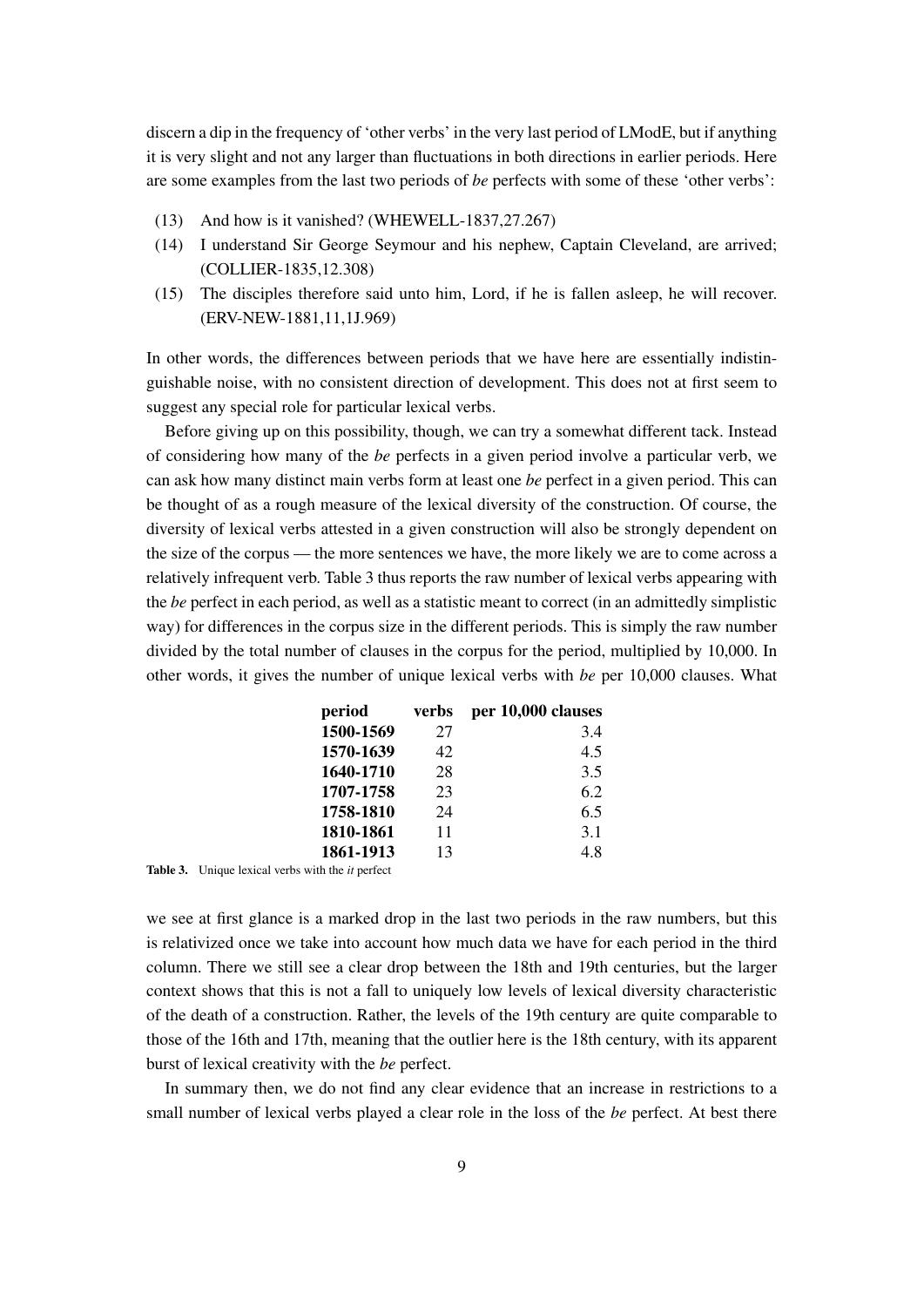is some suggestion that productivity declined towards the end. To make progress in this area we would ideally like to investigate whether the restrictions to particular verbs at particular periods follows something like Sorace (2000)'s Auxiliary Selection Hierarchy.<sup>13</sup> This would predict e.g. that *be* would first be restricted to change of state and change of location verbs, and then to change of location verbs alone before disappearing entirely. Unfortunately, once we restrict ourselves to the *be* perfect with specific verbs in specific periods, the numbers quickly get very small, so that making progress here will require very careful corpus work.<sup>14</sup> A more detailed statistical analysis of the distribution of different lexical verbs may also turn up patterns that are not immediately obvious.

### 5. Considerations about participles

An alternative avenue to pursue in looking for patterns in the loss of the *be* perfect is to consider the broader implications for the syntactic distribution of the relevant participles in the language. For this we take as our starting point the structures that McFadden and Alexiadou (2010) propose for the earlier English perfects with *have* and *be*, reproduced in (16):



What matters for our purposes is that there is an important asymmetry between the two structures. The *have* perfect includes a dedicated Perf head, which is realized by auxiliary *have*, on top of a(n extended) VP structure. This Perf head is responsible for the semantics of the *have* perfect (including something like anteriority and whatever else goes into the various readings), and what comes below it is essentially a normal VP. In other words, the (head realized by the) auxiliary itself makes a central contribution to the construction here, making it an existential perfect, which is clearly distinct from whatever the lexical verb *have* that was the source for the construction must have contributed. This is, after all, where the change that created a true perfect around 1350 lies.

<sup>&</sup>lt;sup>13</sup>Sorace (2000, et seq.) proposes that gradience in auxiliary selection cross-linguistically, diachronically and in the course of language acquisition is sensitive to the following hierarchy:

i. change of location > change of state > continuation of a pre-existing state > existence of state > uncontrolled process > controlled process (motional) > controlled process (non-motional)

Predicates at the beginning of the hierarchy are most likely to select *be*, while those at the end are most likely to select *have*. In a given language, at a given point in time, a cut-off will be made somewhere in the hierarchy, such that everything before it will take *be*, and everything after it will take *have*. Individual languages may differ and may change over time in where they put the cut-off, but they will not adopt a pattern that contradicts the hierarchy, e.g. with change of state and continuation of a pre-existing state taking *be*, but change of location taking *have*.

<sup>&</sup>lt;sup>14</sup>This is thus a particular point where we can hope that the expanded 2nd edition of the LModE corpus (Kroch, Santorini, and Diertani, 2016) will offer improved possibilities for investigation.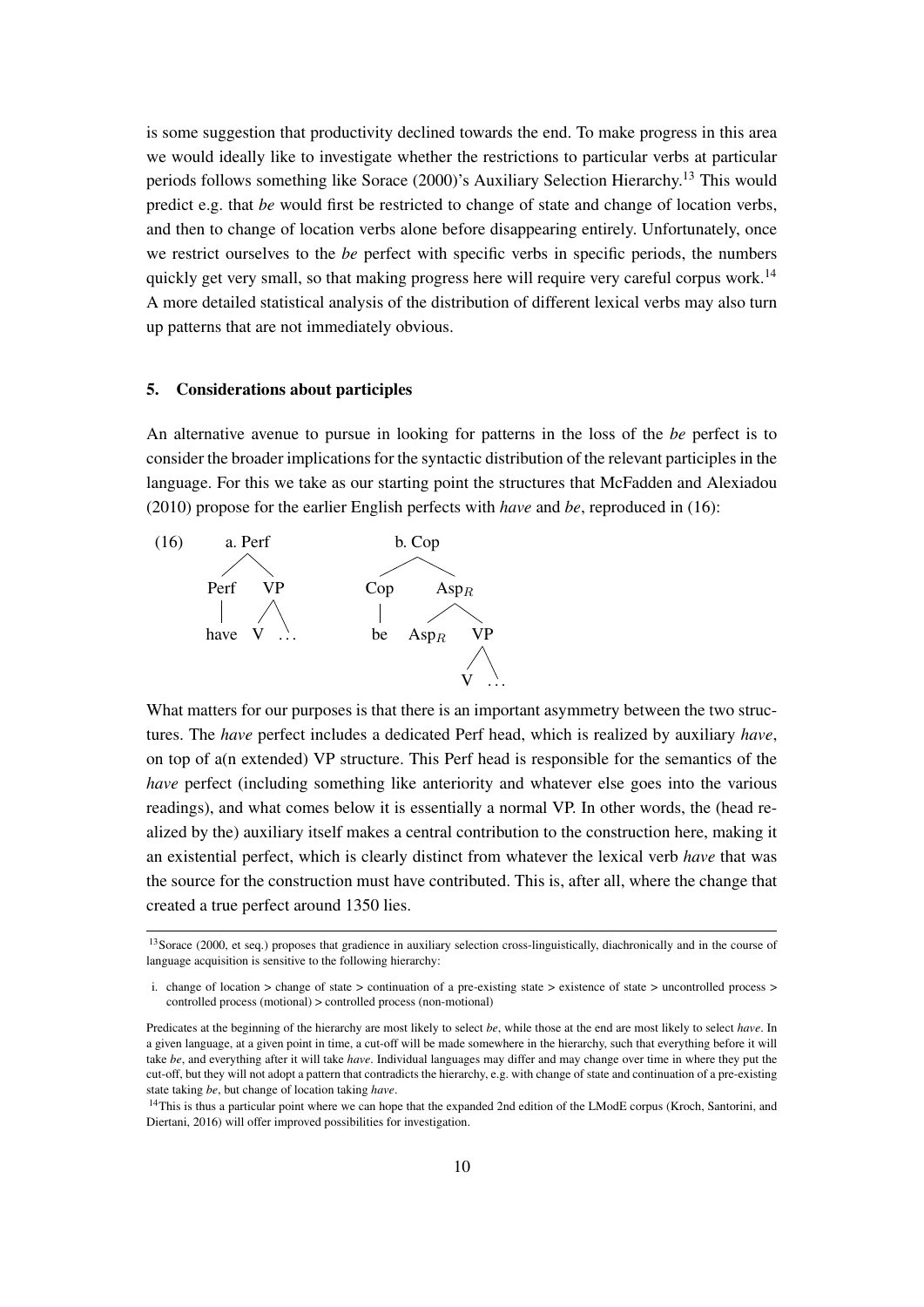In the *be* perfect, on the other hand, the auxiliary *be* is still serving essentially its original lexical purpose. It is nothing more nor less than the copula that shows up whenever the main predicate of a clause is not a verb, but an AP, NP or PP (*Simone is angry/a pilot/at the office*). It is thus crucially *not* the auxiliary *be* that yields the perfect of result interpretation here. Rather, it is the stative-resultative semantics of this particular use of the (past) participle that makes the construction a perfect of result. McFadden and Alexiadou (2010) put this special semantics in an  $\text{Asp}_R$  head that builds the participle from the VP, but whatever the details, the point is that the semantics lives in the structure corresponding to the participle rather than the auxiliary.

This is important background for us, because it leads to certain expectations about what must have happened when the *be* perfect was lost. The change cannot simply have been a matter of the form *have* replacing the form *be*. We might have imagined, e.g., that the alternation between *have* and *be* was essentially allomorphy for the realization of a single Perf head, and that the loss of *be* amounted to the default exponent *have* spreading at the expense of the more specific exponent *be*. But if McFadden and Alexiadou (2010) are right about their analysis of the alternation, this cannot be correct. Again, the two constructions involve completely different structures, with the auxiliaries realizing completely different heads, so a simple replacement of forms would not make sense. Instead, the syntactic structure underlying the *be* perfect must have been somehow lost from the language, with the structure involving *have* stepping in as an approximate replacement, at least in most contexts. This is perhaps a surprising proposition, so let us consider what it could mean.

There are two crucial pieces in the structure of the *be* perfect, the auxiliary and the participial main verb, thus two potential loci for change. But if the auxiliary is just the copula, then that cannot be what changed, since English obviously still has copular *be*. This leads us to surmise that something must have happened to the specific type of participial structure that the *be* perfect was built on. Now, English does still have stative-resultative participles that show up in stative passives and in certain attributive uses:

- (17) a. The flowers were already crushed when I got here.
	- b. The crushed flowers are a testament to my clumsiness.

As (17a) shows, this participle is perfectly able to combine with *be* to form a clause, so this also cannot be what has changed. Of course, what distinguishes (17a) from the older *be* perfect is that the former involves a (passivized) transitive while the latter involved intransitives. This leads us to conclude that something like the following is what happened. Up to 1800, a stative-resultative participle could be productively formed from any VP with a target state in its denotation, which could then combine with *be*. After 1800, the creation of such participles came to be restricted to transitive (extended) VPs for some reason, eliminating the possibility for the *be* perfect. I.e. what was lost was not an entire construction, but the ability to form a crucial piece of the construction.

Now, if what was lost was the ability to form stative-resultative participles from unaccusatives, then that should have consequences outside the *be* perfect. It predicts that we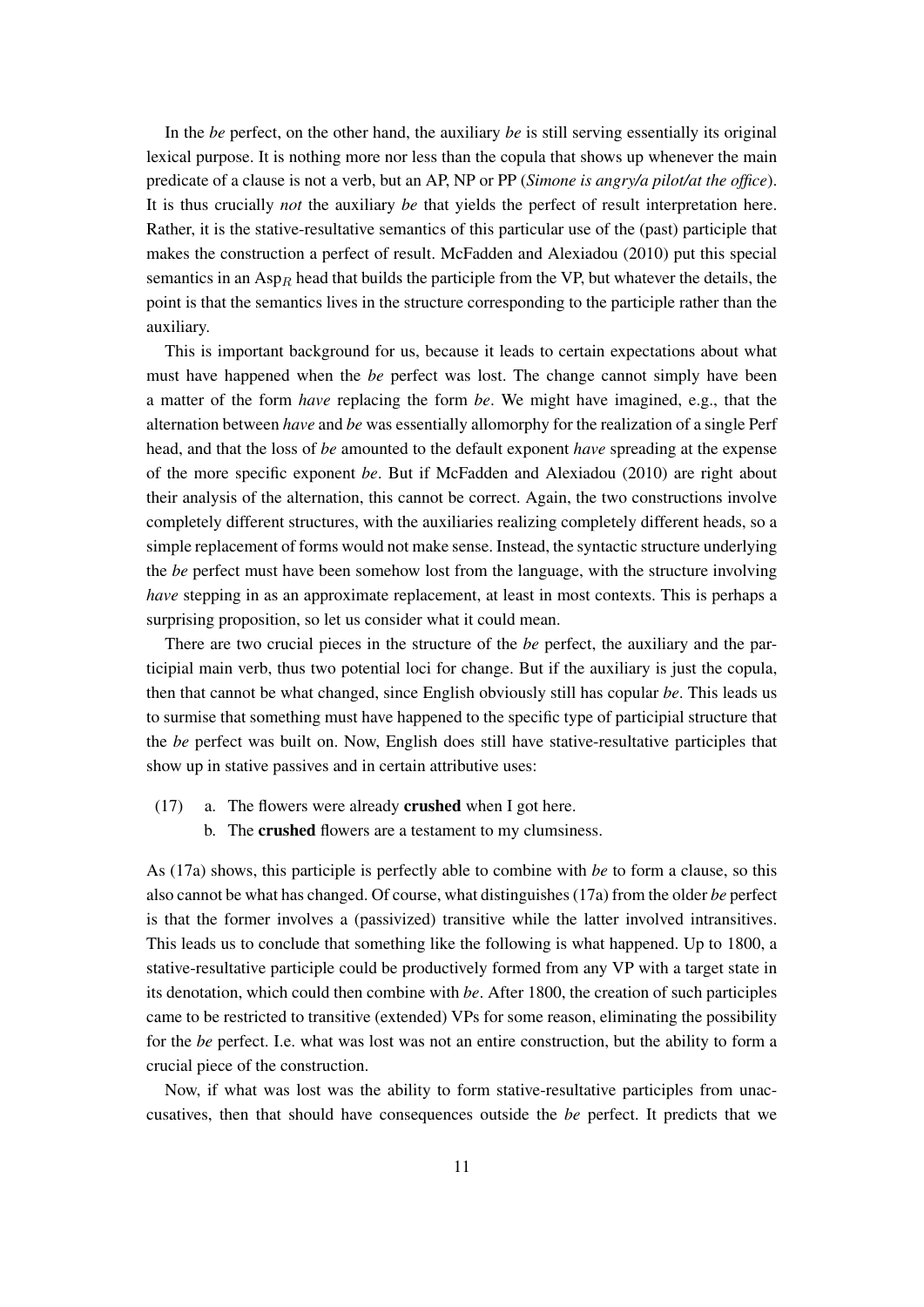should also see such participles disappear from attributive position and from various kinds of small clauses and reduced relatives. Indeed, in PDE these are generally possible with 'passive' participles of transitives, but are usually strange to ungrammatical with participles of unaccusatives:

- (18) a. The stolen vase is worth millions.
	- b. The vase stolen from my vault is worth millions.
- (19) a. \* The come shipment is worth millions.
	- b. ?\* The shipment come this morning is worth millions.

We expect then that sentences like (19) should have been possible in the stages of English that still had the *be* perfect. Some preliminary searches suggest that this is correct:

- (20) a. but when I came to look round for them, I found them all returned to their Quarters, on which I went aft a second Time, and turned them all forward to their Duty. (HOLMES-TRIAL-1749,55.972)
	- b. It was my intention to go to that island, where I should find a man-of-war come there to meet the mails, and to beg a passage to the South Coast. (READE-1863,220.496)
	- c. Then sailing to Acapulco, Capt. Townley went with 140 Men to take a Ship come from Peru, which lay there; (COOKE-1712,1,443.379)
	- d. for he has a powerful Rival come to Town. (DAVYS-1716,35.386)

Note that this is an empirically rather tricky area, as examples like (19) are sometimes still possible in PDE, under circumstances that remain poorly understood, e.g. involving specific lexical verbs in specific combinations, and sometimes requiring particular types of modification (see e.g. Levin, 1993, especially section 5.3):

- (21) a. The fallen leaves/?\*glass crunched under my feet.
	- b. The \*(recently) arrived shipment contained party supplies.

An important task for future work will thus be to figure investigate precisely what kind of participle structure underlay the older English *be* perfect, how it relates to the structures of the stative participles still available in the language, and how the apparent loss of that particular structure could have occurred while leaving the ones that underly examples like (18) intact and creating the apparent remnant patterns in (21). Fortunately, this investigation will be able to build on the considerable body of recent, careful work on statives, resultatives and participial structures in English and elsewhere (see e.g. Kratzer, 2000; Marvin, 2002; Anagnostopoulou, 2003; Embick, 2004; Alexiadou and Anagnostopoulou, 2008; McIntyre, 2013; Larsson, 2015). What can be said already based on what we know at this point is that we are dealing with a target state participle rather than a resultant state one, in terms of Kratzer (2000) (building on Parsons, 1990), and in terms of Embick (2004), not a pure stative (like *open*) but a resultative (like *opened*), but with some additional distinction sensitive to transitivity.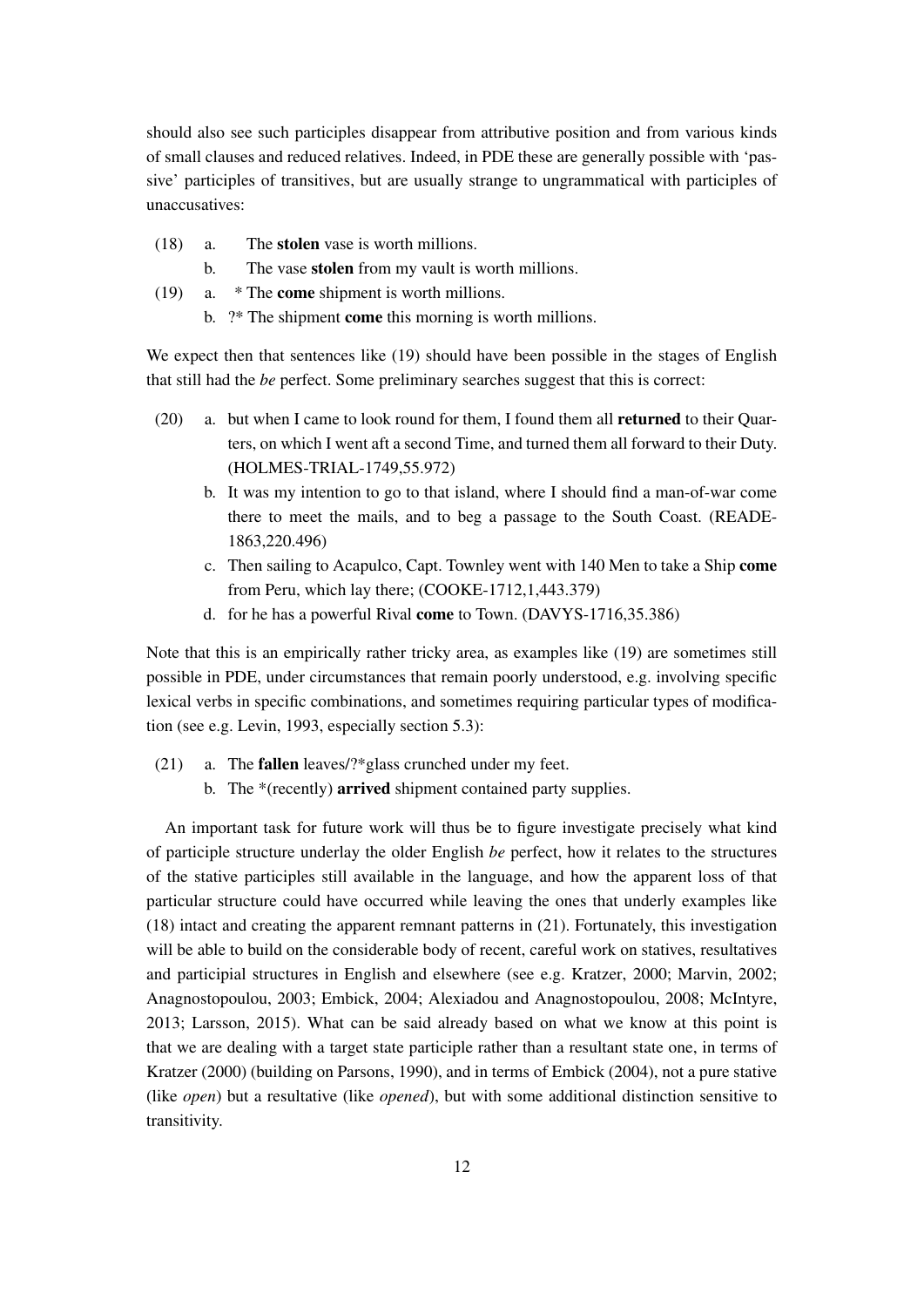## 6. Conclusion

In this contribution, I have presented preliminary results of a corpus investigation of the development of the *be* perfect in the Late Modern English period, from 1707 to 1913. This took advantage of a new high-quality corpus covering that period (Kroch, Santorini, and Diertani, 2010) to build on earlier work reported in McFadden and Alexiadou (2010), which had been unable to trace the final developments and loss of the *be* construction, as the corpus was not yet available at that time. I have shown that the real decline of the *be* perfect, as opposed to an independent expansion of the *have* perfect, can be dated to the 19th century. I then took some first steps toward understanding how the construction, which had been remarkably stable for several hundred years up to that point, so suddenly began to disappear. I first argued that there is no clear evidence for the involvement of increasing lexical restrictions. Then I argued that, if McFadden and Alexiadou (2010) are right about their analysis of the structures underyling the *be* and *have* perfects of earlier English, the replacement of the former by the latter was not a simple matter and must have involved the loss of a particular stative-resultative participial structure. Finally, I presented some suggestive evidence that this is correct, and discussed briefly how the developments here might be related to recent work on the structure of participles, statives and resultatives. I have left several questions open for future research, but as my intention with this paper was to pave the way for that work, I have attempted, at each step along the way, to bring up and discuss the questions that are raised, and to give some indication of what specific directions might be pursued to answer them.

# References

- Alexiadou, Artemis, and Elena Anagnostopoulou. 2008. "Structuring participles." In *Proceedings of the 26th West Coast Conference on Formal Linguistics*, edited by Charles Chang and Hannah Haynie, 33–41.
- Anagnostopoulou, Elena. 2003. "Participles and Voice." In *Perfect explorations*, edited by Artemis Alexiadou, Monika Rathert, and Arnim von Stechow, 1–36. Berlin: Mouton de Gruyter.
- Bybee, Joan. 2010. *Language, usage and cognition*. CUP.
- Embick, David. 2004. "On the structure of resultative participles in English." *Linguistic Inquiry* 35: 355–392.
- Fridén, Georg. 1948. *Studies on the tenses of the English verb from Chaucer to Shakespeare, with special reference to the late sixteenth century*. Cambridge, Mass.: Harvard University.
- Hoffmann, Gerhard. 1934. "Die Entwicklung des umschriebenen Perfectums im Altenglischen und Frühmittelenglischen." PhD diss., Breslau.

Iatridou, Sabine, Elena Anagnostopoulou, and Roumyana Pancheva. 2003. "Observations about the form and meaning of the perfect." In *Perfect explorations*, edited by Artemis Alexiadou, Monika Rathert, and Arnim von Stechow, 153–204. Berlin: Mouton de Gruyter.

Johannisson, Ture. 1958. "On the *be* and *have* constructions with mutative verbs." *Studia*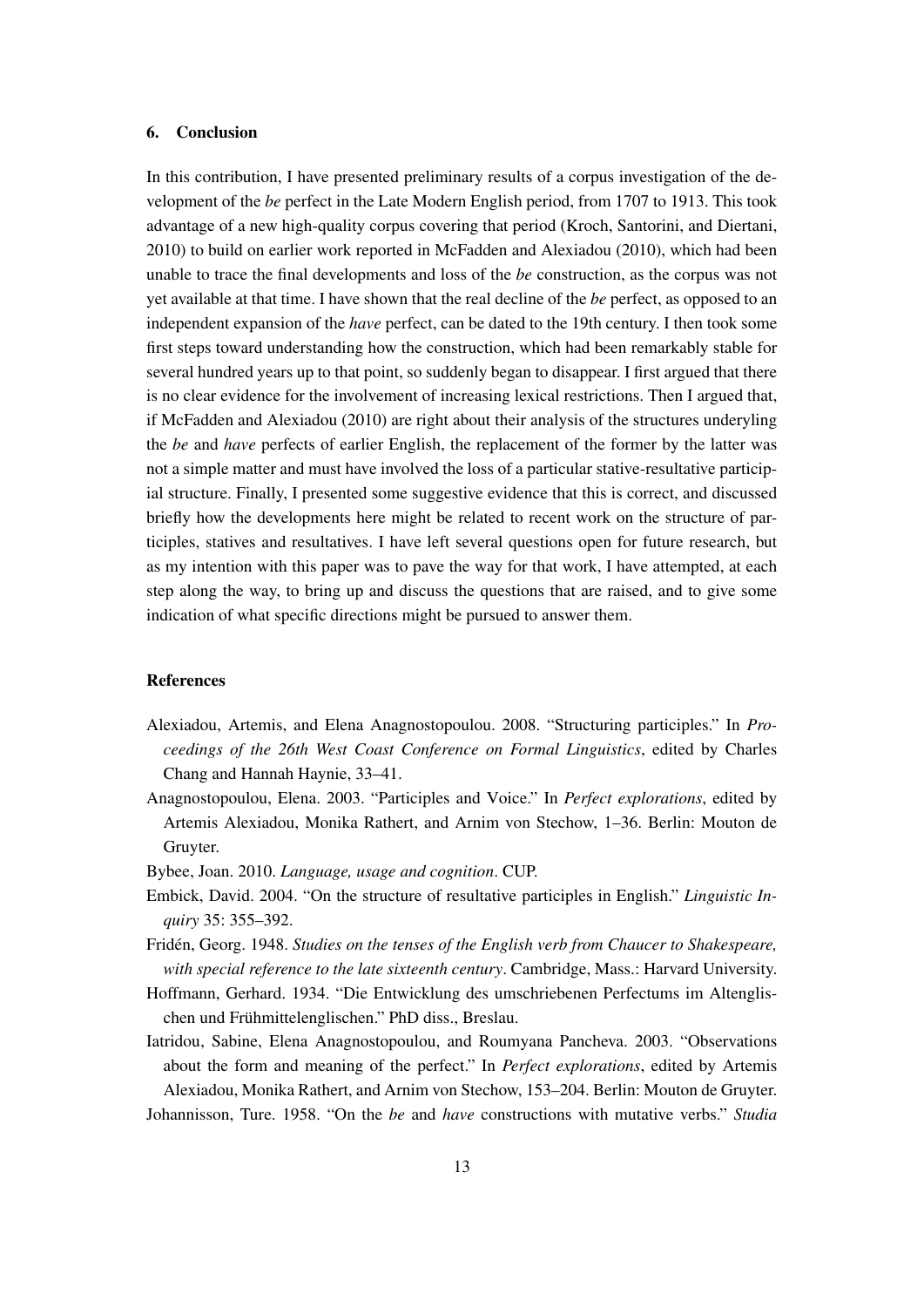*Linguistica* 12: 106–118.

- Kakietek, Piotr. 1976. "The perfect auxiliaries in the language of Shakespeare." *Studia Anglica Posnaniensia* 8: 45–53.
- Kratzer, Angelika. 2000. "Building Statives." In *Proceedings of the 26th annual meeting of the Berkeley Linguistics Society*, 385–99.
- Kroch, Anthony, Beatrice Santorini, and Ariel Diertani. 2010. "Penn Parsed Corpus of Modern British English." University of Pennsylvania.
- Kroch, Anthony, Beatrice Santorini, and Ariel Diertani. 2016. "Penn Parsed Corpus of Modern British English, 2nd edition." University of Pennsylvania.
- Kroch, Anthony, and Ann Taylor. 1999. "Penn-Helsinki Parsed Corpus of Middle English, 2nd ed." University of Pennsylvania.
- Kytö, Merja. 1997. "*Be/have* + past participle: the choice ofthe auxiliary with intransitives from Late Middle to Modern English." In *English in transition: corpus-based studies in linguistic variation and genre styles*, edited by Matti Rissanen, Merja Kytö, and Kirsi Heikkonen, 19–85. Berlin: Mouton de Gruyter.
- Larsson, Ida. 2015. "The HAVE/BE alternation in Scandinavian perfects, resultatives and unaccusative structure." In *Auxiliary Selection Revisited: Gradience and Gradualness*, edited by Rolf Kaluweit and Malte Rosemeyer, 145–182. Berlin: Walter de Gruyter.
- Levin, Beth. 1993. *English Verb Classes and Alternations: A Preliminary Investigation*. Chicago: The University of Chicago Press.
- Marvin, Tatjana. 2002. "Past Participles in Reduced Relatives." In *Proceedings of ConSOLE IX*, 141–156.
- McFadden, Thomas, and Artemis Alexiadou. 2006. "Auxiliary selection and counterfactuality in the history of English and Germanic." In *Comparative studies in Germanic syntax*, edited by Jutta Hartmann and László Molnárfi, 237–262. Amsterdam: John Benjamins.
- McFadden, Thomas, and Artemis Alexiadou. 2010. "Perfects, resultatives, and auxiliaries in Earlier English." *Linguistic Inquiry* 41 (3): 389–425.
- McIntyre, Andrew. 2013. "Adjectival passives and adjectival participles in English." In *Noncanonical passives*, edited by Artemis Alexiadou and Florian Schäfer, 21–42. Amsterdam: Benjamins.
- Mitchell, Bruce. 1985. *Old English Syntax*. Oxford: Clarendon Press.
- Mustanoja, Tauno. 1960. *A Middle English Syntax*. Helsinki: Société Néophilologique.
- Parsons, Terence. 1990. *Events in the Semantics of English: a Study in Subatomic Semantics*. Cambridge, Mass.: MIT Press.
- Rydén, Mats, and Sverker Brorström. 1987. *The* Be/Have *Variation with Intransitives in English, with special reference to Late Modern period*. Stockholm: Almqvist & Wiksell International.
- Smith, K. Aaron. 2007. "The development of the English progressive." *Journal of Germanic Linguistics* 19: 205–241.
- Sorace, Antonella. 2000. "Gradients in auxiliary selection with intransitive verbs." *Language* 76 (4): 859–890.